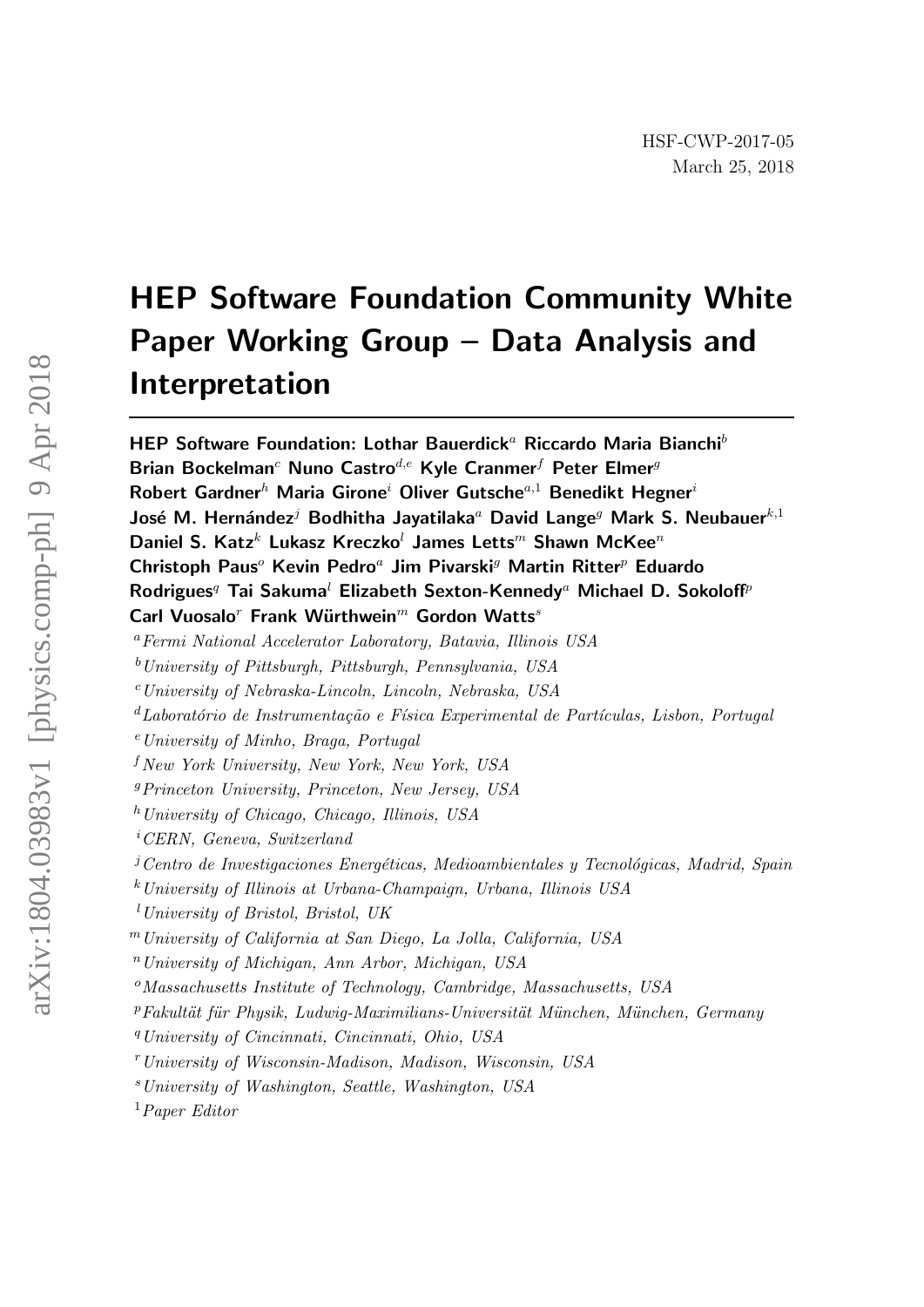ABSTRACT: At the heart of experimental high energy physics (HEP) is the development of facilities and instrumentation that provide sensitivity to new phenomena. Our understanding of nature at its most fundamental level is advanced through the analysis and interpretation of data from sophisticated detectors in HEP experiments. The goal of data analysis systems is to realize the maximum possible scientific potential of the data within the constraints of computing and human resources in the least time. To achieve this goal, future analysis systems should empower physicists to access the data with a high level of interactivity, reproducibility and throughput capability. As part of the HEP Software Foundation's Community White Paper process, a working group on Data Analysis and Interpretation was formed to assess the challenges and opportunities in HEP data analysis and develop a roadmap for activities in this area over the next decade. In this report, the key findings and recommendations of the Data Analysis and Interpretation Working Group are presented.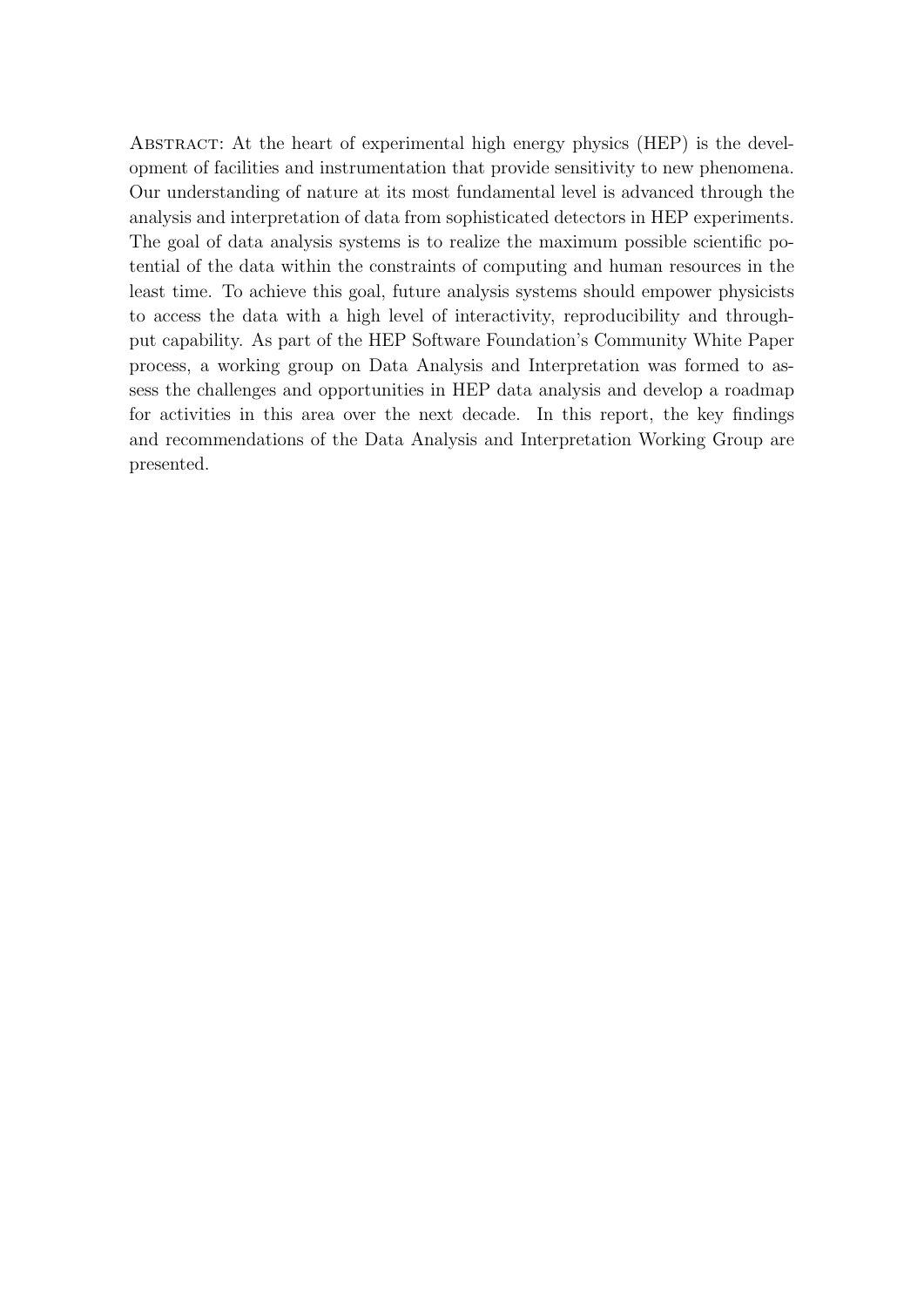# Contents

| $\mathbf{1}$     | Introduction                                  | $\overline{\mathbf{2}}$ |
|------------------|-----------------------------------------------|-------------------------|
| $\boldsymbol{2}$ | <b>HEP Analysis Software Ecosystem</b>        | $\bf{3}$                |
| 3                | <b>Analysis Languages</b>                     | $\overline{\mathbf{4}}$ |
|                  | Python<br>3.1                                 | $\overline{4}$          |
|                  | Declarative Languages<br>3.2                  | $\overline{4}$          |
| 4                | <b>Analyzing Data</b>                         | $\overline{\mathbf{5}}$ |
|                  | File format and compression algorithms<br>4.1 | $\overline{5}$          |
|                  | Analysis Facilities<br>4.2                    | $\overline{5}$          |
|                  | 4.3<br>Non-event data handling                | 6                       |
| $\bf{5}$         | Analysis Models and Future Systems            | $\overline{7}$          |
|                  | Sequential Ntuple Reduction<br>5.1            | $\overline{7}$          |
|                  | "Spark"-like Analysis<br>5.2                  | $\overline{7}$          |
|                  | Query-based Analysis<br>5.3                   | 8                       |
| 6                | <b>Analysis Preservation</b>                  | 10                      |
| 7                | Analysis Interpretation                       | 11                      |
| 8                | Analysis Roadmap                              | 12                      |
|                  | 1-year Time Frame<br>8.1                      | 12                      |
|                  | 3-year Time Frame<br>8.2                      | 13                      |
|                  | 5-year Time Frame<br>8.3                      | 13                      |
| References       |                                               | 14                      |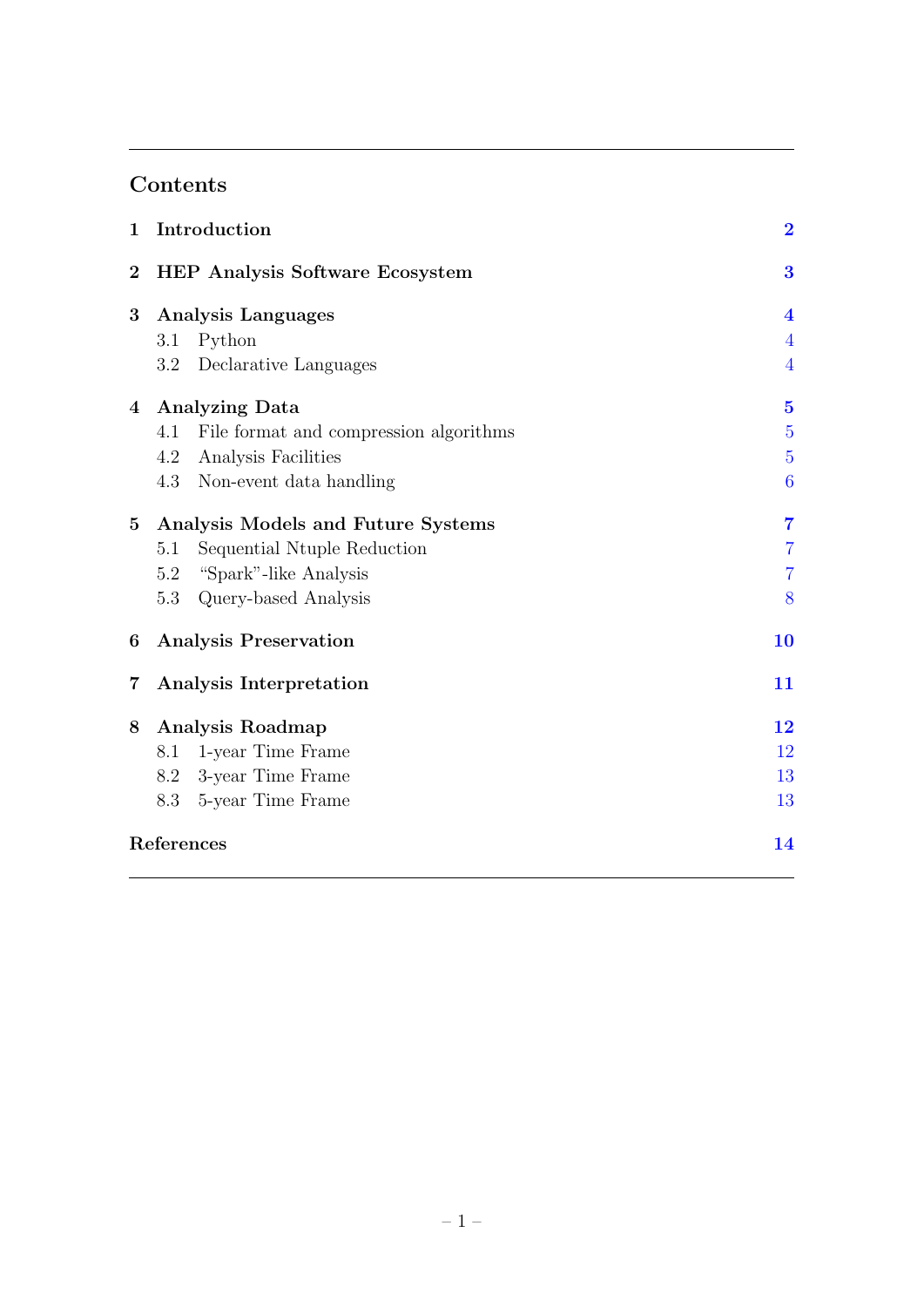#### <span id="page-3-0"></span>1 Introduction

High energy physics (HEP) answers scientific questions by analyzing the data obtained from detectors and sensors of suitably designed experiments, comparing measurements with predictions from models and theories. The number of different questions that can be answered by a single experiment range from a few for scientifically focused devices to a very diverse and large set of questions for multi-purpose devices. In all cases, data are analyzed by groups of researchers of varying sizes, from individual researchers to very large groups of scientists. "Analysis" as described here includes the reduction of processed detector data, from the trigger and event reconstruction algorithms, to create, analyze and interpret estimates of specific physics observables. The baseline analysis model utilizes successive stages of data reduction, finally analyzing a compact dataset with quick real-time iteration. Experiments use a series of processing steps to reduce large input datasets down to sizes suitable for laptop-scale analysis. The line between managed production-like analysis processing and individual analysis, as well as the balance between common versus individualized analysis data formats differs by experiment based on their needs, degree of optimization and the maturity of an experiment in its life cycle. The current baseline model stems from the goal to exploit the maximum possible scientific potential of the data while minimizing the "time-to-insight" for a large number of different analyses performed in parallel. It is a complicated product of diverse criteria ranging from computing resources and related innovation to management styles of the experiment collaborations. An evolution of the baseline approach is the ability to produce physics-ready data right from the output of the high-level trigger of the experiment, whereas the baseline approach also depends on further processing of the data with updated or new software algorithms or detector conditions. This could be a key enabler of a simplified analysis model that allows very efficient data reduction.

The goal of data analysis systems is to realize the maximum possible scientific potential of the data within the constraints of computing and human resources in the least time. Analysis models aim towards giving scientists access to the data in the most interactive way possible, and to enable quick turn-around in iteratively learning new insights from the data. Many analyses have common deadlines defined by conference schedules. The increased analysis activity before these deadlines requires the analysis system to be sufficiently elastic to guarantee a rich set of physics results. Also, heterogeneous computing hardware like GPUs, FPGAs, and new memory architectures are emerging and can be exploited to further reduce the "time-to-insight".

As part of the HEP Software Foundation's Community White Paper [\[1\]](#page-15-1) process, a working group on Data Analysis and Interpretation was formed to assess the challenges and opportunities in HEP data analysis and develop a roadmap for activities in this area over the next decade. In this report, the key findings and recommendations of the Data Analysis and Interpretation Working Group are presented.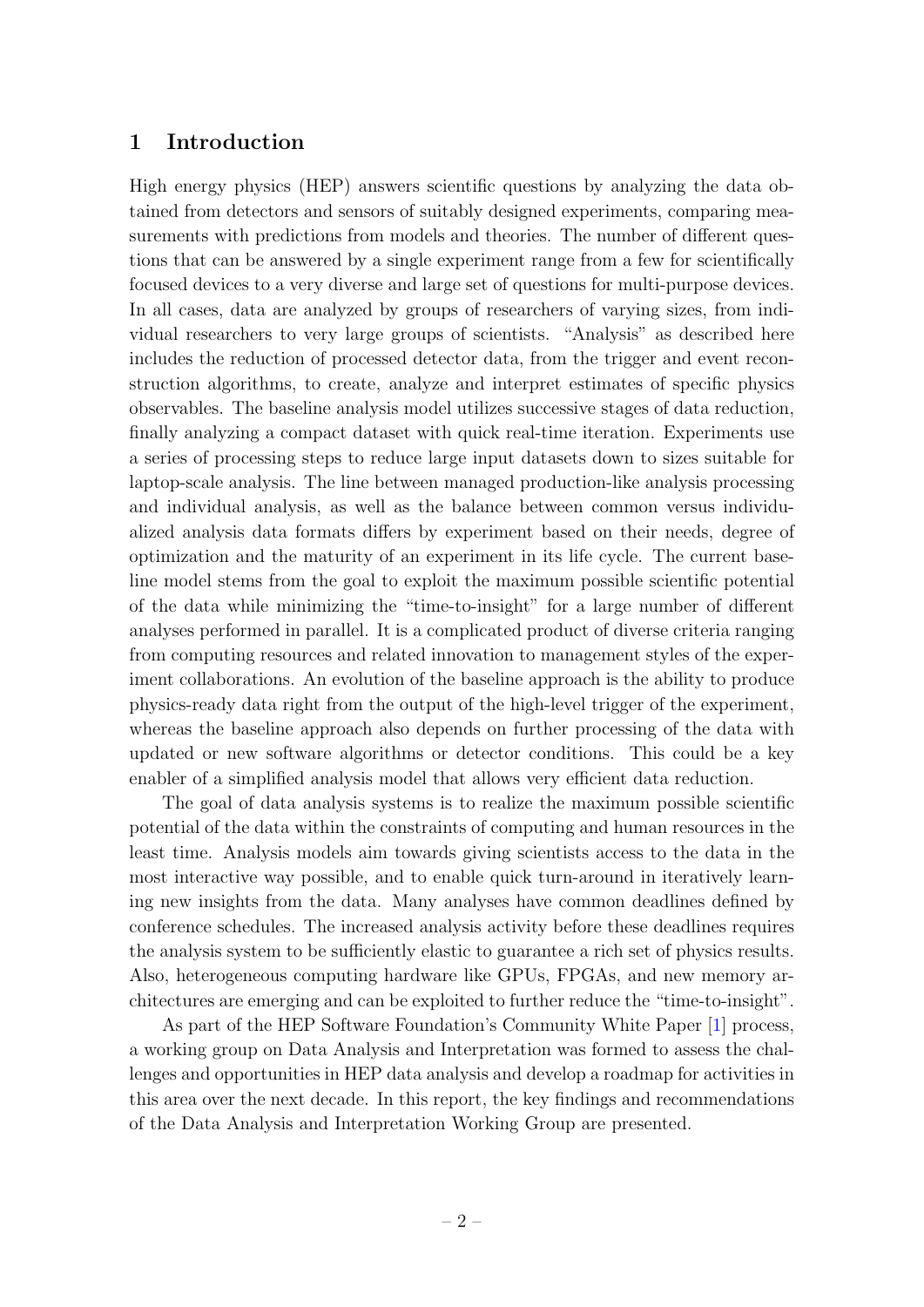#### <span id="page-4-0"></span>2 HEP Analysis Software Ecosystem

Over the past 20 years, the HEP community has developed and gravitated around a single analysis ecosystem: ROOT [\[2\]](#page-15-2). This ecosystem currently dominates HEP analysis and impacts the full event processing chain, providing key elements such as foundation libraries and I/O services. It has been empowering for the HEP community as ROOT provides an integrated and validated toolkit which lowers the bar for analysis, enables the community to speak in a common analysis language and facilitates the generation of improvements and additions to the toolkit that are rapidly propogated to the whole community to benefit a large number of analyses. On the other hand, the landscape of open source software (both academic and industrial) for data analysis is rapidly evolving and surpasses HEP in terms of development effort and community size, compelling a community re-evaluation of this strategy.

The emergence and abundance of alternative and new analysis components and techniques coming from industry open source projects is a challenge for the HEP analysis software ecosystem. The HEP community is very interested in using these new techniques and technologies, especially together with established components of the ecosystem where possible. It should also be possible to interchange old components with new open source components. We propose in the first year to perform R&D on enabling new open source tools to be dynamically plugged into the existing ecosystem and mechanisms to freely exchange parts of the ecosystem with new components. This could include investigating new ways of package management and distribution following open source approaches. On a 3-year time frame, we propose to research a comprehensive set of *bridges* and *ferries* between the HEP analysis ecosystem and the industry analysis tool landscape, where a bridge enables the ecosystem to use an open source analysis tool and a ferry allows to use data from the ecosystem in the tool and vice versa.

The maintenance and sustainability of the current analysis ecosystem is a challenge. The ecosystem supports a number of use cases and both integrates and maintains a wide variety of components. Components have to be prioritized to fit into the available effort envelope, which is provided by a few institutions and less distributed across the community. Legacy and less used parts of the ecosystem are hard to retire and their continued support strain the available effort. In the first year, we propose R&D to evolve policies to minimize this effort by retiring less used components from the integration and validation efforts. We propose to enable individuals to continue to use retired components by taking over their maintenance and validation following the central efforts of the ecosystem, spending a little of their own effort. But not every component can just be retired if it is not used anymore by most of the ecosystem users. Therefore for the 3-year time frame, we propose to evolve our policies regarding adoption of alternatives in the analysis community and how to retire old components of the ecosystem.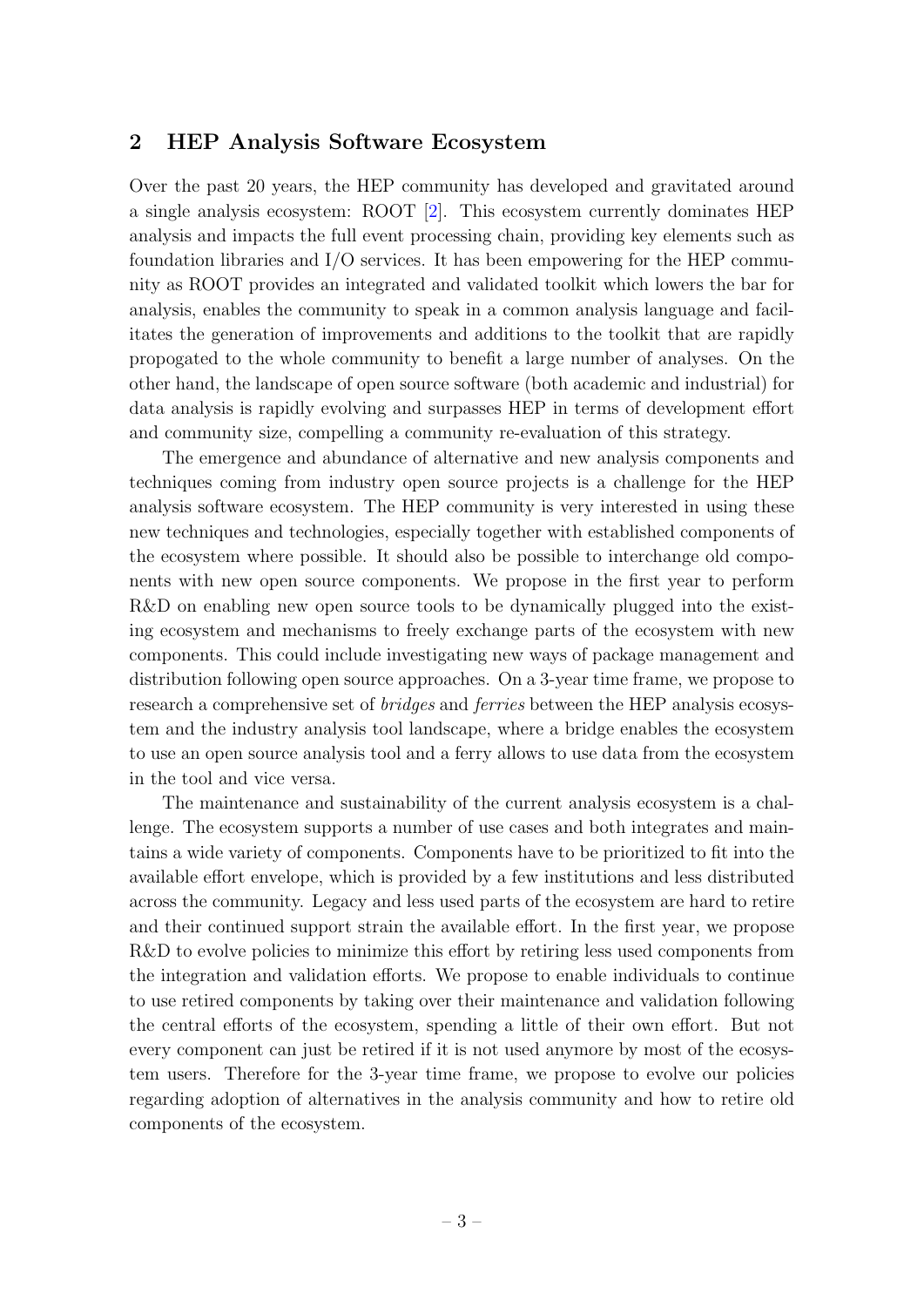# <span id="page-5-0"></span>3 Analysis Languages

Given the large prior investment in software and the predominance of ROOT-based data analysis models in HEP experiments, when considering reconstruction and other performance-critical code, the community will continue to look to C++. Recent developments within the data science community, however, lead us to additional considerations regarding software languages in support of data analysis.

# <span id="page-5-1"></span>3.1 Python

For analysis code, Python has developed into the language of choice in the data science community and also increasingly within the HEP community. It is widely used in the data analytics community in other fields of science and industry and is liked for fast development cycles and ease-of-use. Python also has a rich ecosystem of well-maintained and advanced software packages. Python should become a first-class language in HEP, but performance-critical code should be offloaded to libraries, written in the most suitable language for the problem domain, thus allowing optimization "under the hood" by experts. Popular examples of such libraries are Numpy [\[3\]](#page-15-3), pandas [\[4\]](#page-15-4), and Tensorflow [\[5\]](#page-15-5). Experiences from inside and outside the HEP community indicate that the simpler interfaces and code constructs of Python could reduce the complexity of analysis code and therefore contribute to the decrease in "time-to-insight" for HEP analyses. For example, data frames in pandas can represent arbitrary dimensions of histograms and offer a rich set of operations on the data, such as the split-apply-combine strategy  $[6]$ . The community needs to ensure that scientists at all levels are included in the community language choice and not left behind, and to do so, education and documentation need to be a strong component of making Python a first-class language in HEP. We propose for the first year time frame to finalize full support of Python in our ecosystem including long term maintenance.

# <span id="page-5-2"></span>3.2 Declarative Languages

Further optimization could be gained by employing a functional or declarative programming model. This would allow scientists to express the intended data transformation as a query on data. Instead of an analyzer defining and controlling the "how" of the analysis workflow, the analyst would declare the "what", essentially removing the need to define the event loop in an analysis and leave it to underlying services and systems to optimally iterate over events. In analogy to how programming in C++ abstracts implementation features compared to programming in assembler, it appears that these high-level approaches will allow one to abstract from the underlying implementations, providing computing systems more freedom to optimize use of the underlying resources. We propose to assess the advantages of the usage of a declarative programming model for data analysis over cognitive overhead for newcomers.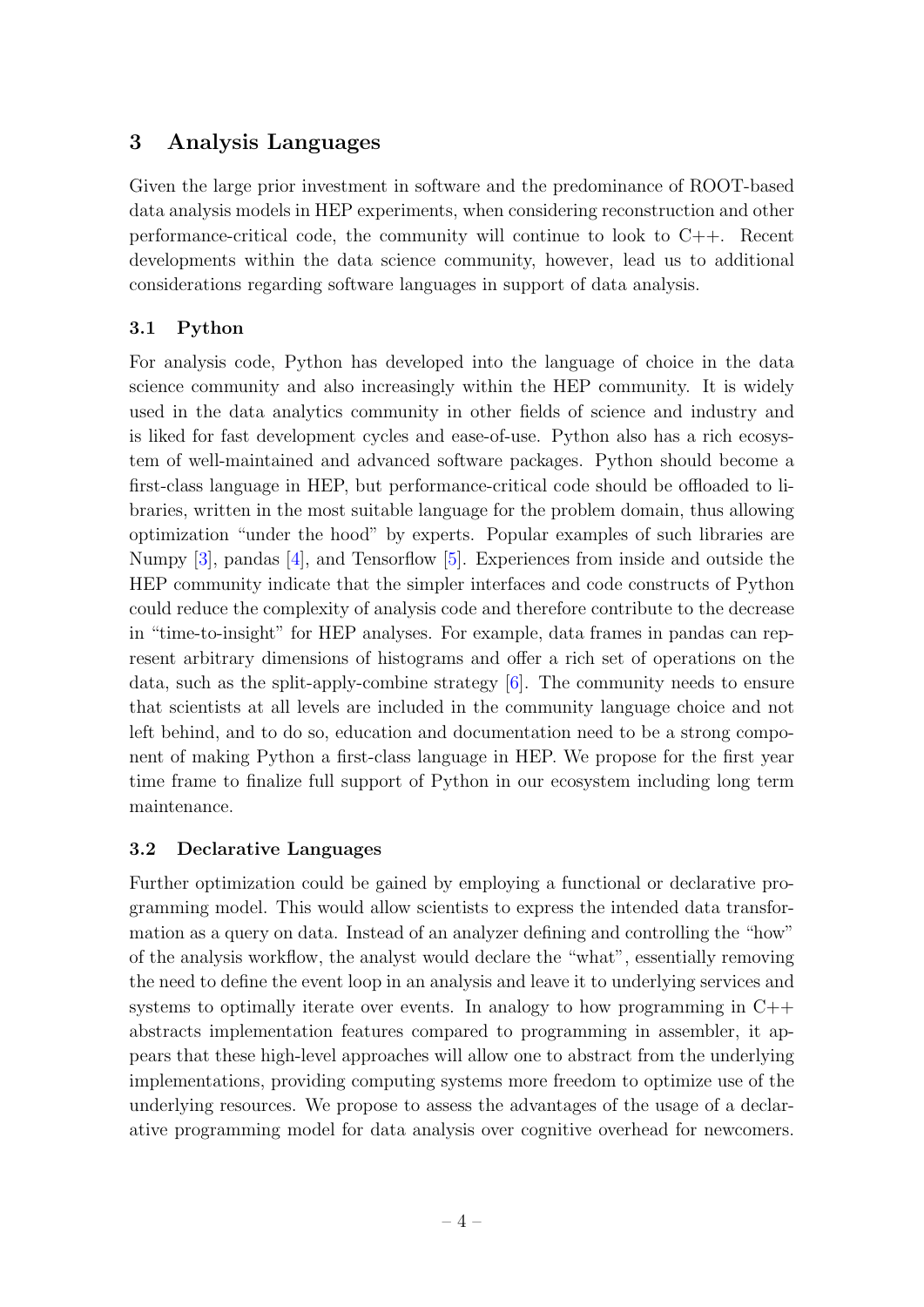More concretely, we propose to provide to the analysis community demonstrators to express their analysis following a declarative approach. Such demonstrators should not only help to assess the viability of the programming model but also attempt to fully leverage hardware resources at disposal, heterogeneous or not, both locally and in a distributed fashion. We propose on the 3-year time frame to conclude on the already ongoing R&D projects (e.g. TDataFrame in ROOT) and to follow up with additional R&D projects to develop a prototype functional or declarative programming language model.

# <span id="page-6-0"></span>4 Analyzing Data

#### <span id="page-6-1"></span>4.1 File format and compression algorithms

The baseline approach to analyzing HEP data roughly follows a common pattern. The data are prepared for analysis by first completing most of the CPU-intensive processing steps and then making the resulting data available to the community. In subsequent analysis steps, the I/O performance for iterating over the data becomes one of the driving factors in minimizing the "time-to-insight" for analyses. There are many file format standards used by a wealth of data analytics tools in other science fields and industry which should be explored for use in HEP analyses, but it is generally felt that currently ROOT I/O is a good fit to the community's needs. Disk space is usually the key concern of the experiment computing models as disk is the most expensive hardware component. The community extensively uses compression to minimize storage costs. This reduces the performance of purely iterating over the data due to the cost of decompression. To improve on the current state and to enable analysis of much larger datasets than today, R&D will be needed to continue in file formats, compression algorithms, and new ways of storing and accessing data for analysis.

#### <span id="page-6-2"></span>4.2 Analysis Facilities

Towards the era of the High-Luminosity LHC (HL-LHC) [\[7\]](#page-15-7), we envision dedicated "smart" facilities optimized for data analysis, which provide an extendable environment that in turn provides fully functional analysis capabilities. Such end-to-end engineered facilities will give users easy and well-maintained access to the HEP analysis software ecosystem and to experiment-specific capabilities (software, documentation, databases, etc). They will support complex "from beginning to end" analysis workflows including support for provenance tracking, continuous integration, verification, and reproducibility. They will provide low-latency, high-throughput computing capabilities with access to complete data sets without the user having to fall back to the high-latency "batch system style" analysis. "Primitive" versions of such analysis facilities are currently provided e.g. at CERN, Fermilab and other places. However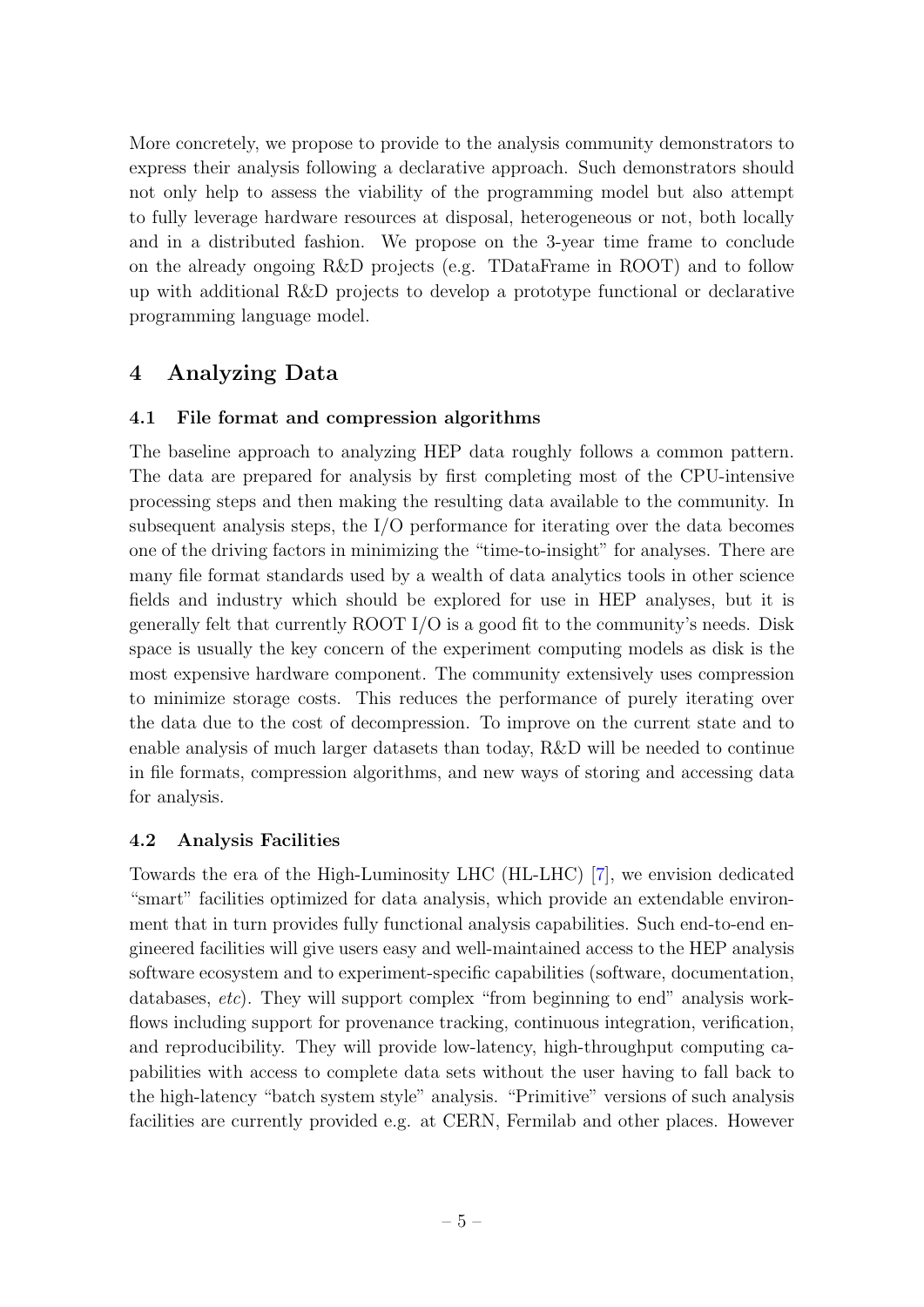for the HL-LHC, such dedicated analysis facilities would provide a much more end-toend engineered latency-optimized and maintained environment, that then also would provide focus points for support and training of analysts.

We propose to focus technology developments to support analysis by prototyping such analysis facilities to develop the capabilities and the required ecosystem to support the analysis use cases mentioned in Section [5.](#page-8-0) This prototyping work includes to continue to investigate optimizing the storage systems and used representation of data on disk together, and also to facilitate the utilization of new additional storage layers like SSD storage and NVRAM-like storage, which exhibit different characteristics than the currently dominant spinning disk installations. This should include a fresh look at the concept of "virtual data", optimizing the choice between stored versus re-computed data products. Regarding a work plan for designing and deploying data analysis facilities to support HL-LHC data analysis, much of the required developments can be efficiently driven by a small number of use cases, that, over the course of 5 years, should be refined and realigned with the help of demonstrators and analysis challenges, using an iterative approach towards prototyping such a facility (or facilities, for the different experiments). Detailed plans should be worked out regarding the prototyping of the capabilities of analysis facilities, iteratively scaling up both functionalities and capacities, up to the capabilities required for the HL-LHC. In Years 1 to 3, the conceptualization of an end-to-end low-latency response highcapacity analysis facility should be started, with an initial prototype. In Years 3 to 5, analysis of data from the 3rd running period of the LHC should be used to evaluate chosen architectures and verify design or provide input for corrective actions. At the end of this process starting in Year 5, a blueprint for remaining developments and system design should become available, in time for deployment.

#### <span id="page-7-0"></span>4.3 Non-event data handling

Another area that has not yet received the attention it deserves is the access to nonevent data for analysis (cross section values, scale factors, tagging efficiencies, etc.). The community feels that the existing capabilities for event data, namely easy storage of event data of all sorts of different content, a similar way of saving and accessing non-event information during the analysis step is needed. There exist many ways of doing this now, but no commonly accepted and supported way has yet emerged. This could be expanded to consider event versus non-event data in general to support use cases from small data volumes (for example cross sections) to large data volumes (BDTs and NNs). We propose R&D in the area of non-event information handling on the 3-year time scale, which would facilitate analysis at much higher scales than today.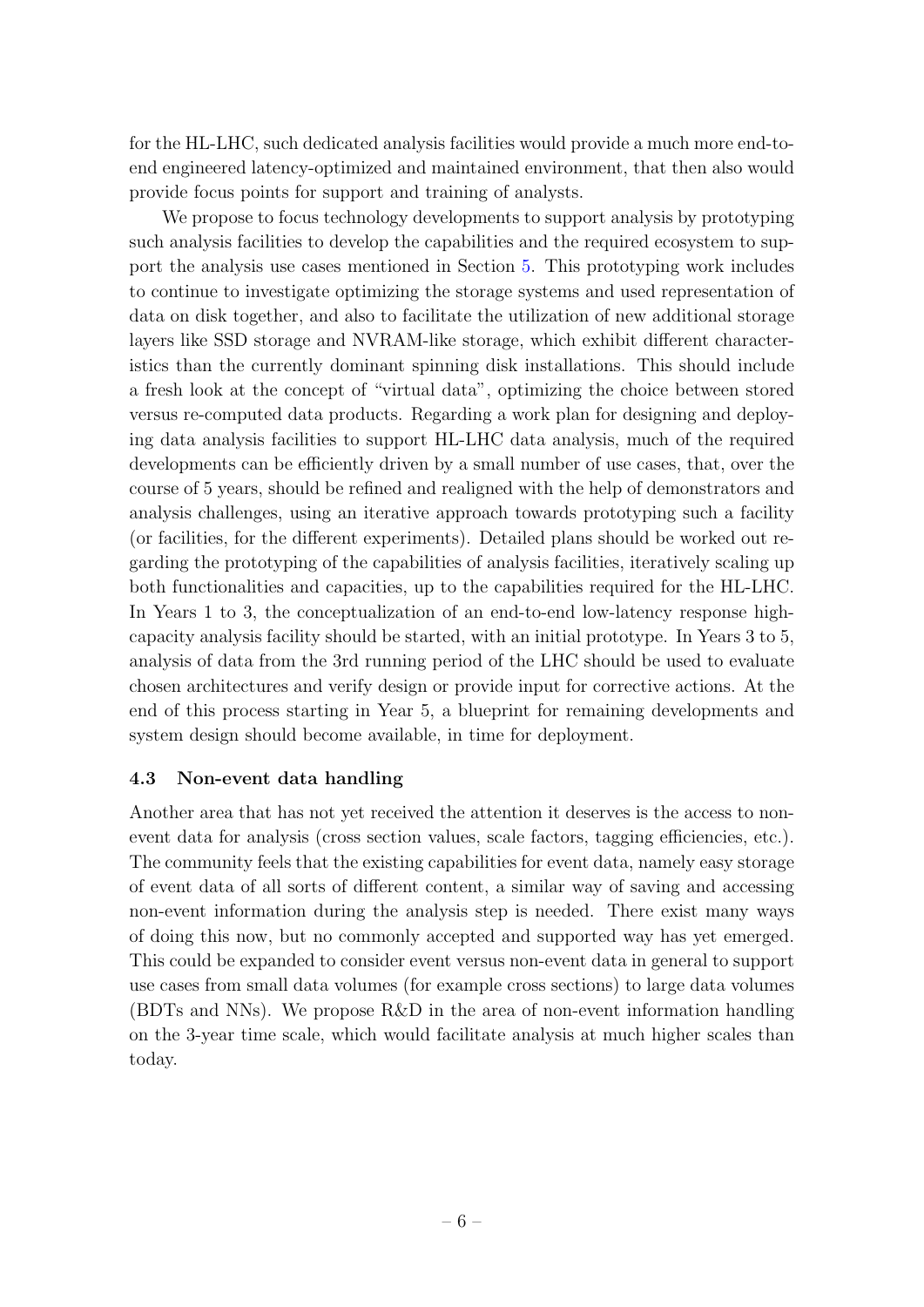# <span id="page-8-0"></span>5 Analysis Models and Future Systems

Methods for analyzing the data at the LHC experiments have been developed over the years and successfully applied to LHC data to produce physics results during Run-1 and Run-2. Analysis at the LHC experiments typically starts with users running code over centrally-managed data that is of O(100 kB/event) and contains all of information required to perform a typical analysis leading to publication. In this section, we describe some of the proposed analysis models for the future, building on the experiences of the past.

## <span id="page-8-1"></span>5.1 Sequential Ntuple Reduction

The most common approach to analyzing data is through a campaign of data reduction and refinement, ultimately producing data frames (flat ntuples) and histograms used to make plots and tables from which physics inference can be made. In the following, we are using ATLAS and CMS computing model to illustrate data volumes involved in LHC analyses. The centrally-managed data are O(100 kB/event) and are typically too large (e.g.  $O(100 \text{ TB})$  for 35 fb<sup>-1</sup> of Run-2 data) to be analyzed by users on their local computing infrastructures like their workgroup servers or laptops. An often stated aim of the data reduction steps is to arrive at a dataset that "can fit on one's laptop", presumably to facilitate low-latency, high-rate access to a manageable amount of data during the final stages of analysis. At its core, creating and retaining intermediate datasets from a data reduction campaign, bringing and keeping them "close" (e.g. on laptop/desktop) to the analyzers, is designed to minimize latencies and risks related to resource contention.

## <span id="page-8-2"></span>5.2 "Spark"-like Analysis

A new model of data analysis, developed outside of HEP, maintains the concept of sequential ntuple reduction but mixes interactivity with batch processing. Spark is one such system, but TensorFlow [\[5\]](#page-15-5), Dask [\[8\]](#page-15-8), Blaze [\[9\]](#page-15-9), Parsl [\[10\]](#page-15-10), Pachyderm [\[11\]](#page-15-11), and Thrill [\[12\]](#page-16-0) are others. Distributed processing is either launched as a part of user interaction at a command prompt or wrapped up for batch submission. The key differences from the above are:

- Parallelization is implicit through map/filter/reduce functionals or more general workflow patterns and constructs,
- Data are abstracted as remote, distributed datasets, rather than files,
- Computation and storage are mixed for data locality: a specialized cluster must be prepared, but can yield higher throughput.

A Spark-like analysis facility would be a shared resource for exploratory data analysis (e.g. making quick plots on data subsets through the spark-shell) and batch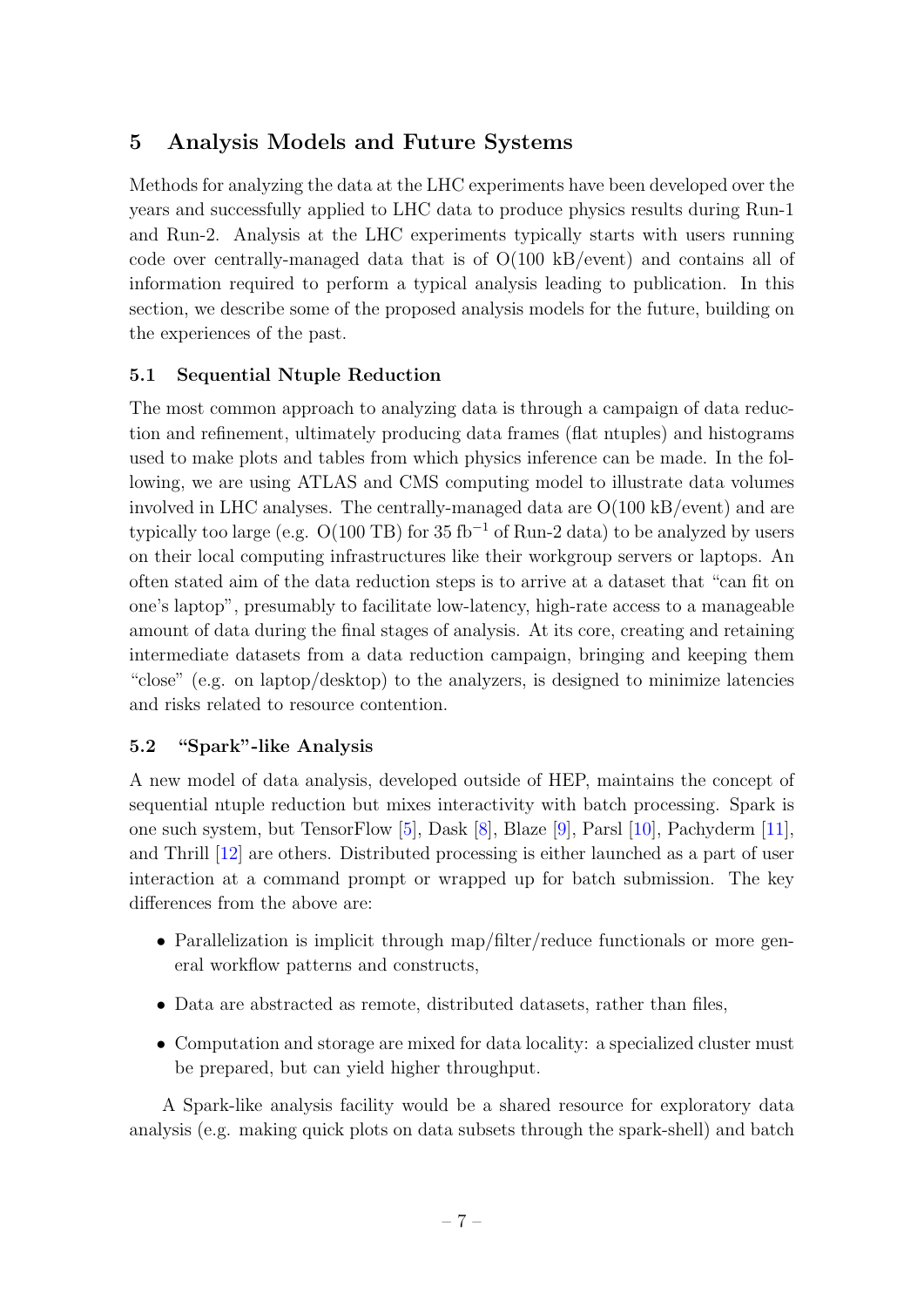submission with the same interface (e.g. substantial jobs through spark-submit). The primary advantage that software products like Spark introduce is in simplifying the user's access to data, lowering the cognitive overhead of setting up and running parallel jobs. Certain types of jobs may also be faster than batch processing, especially flat ntuple processing (which benefits from SQL-like optimization) and iterative procedures such as fits and machine learning (which benefit from cluster-wide cache).

Although Spark itself is the leading contender for this type of analysis, as it has a well-developed ecosystem with many third-party tools developed by industry, it is the style of analysis workflow that we are distinguishing here rather than the specific technology present today. Spark itself is hard to interface with C++, but this might be alleviated by projects such as ROOT's TDataFrame, which presents a Spark-like interface in ROOT, and may allow for more streamlined interoperability.

#### <span id="page-9-0"></span>5.3 Query-based Analysis

An alternative to the previously described models is to perform fast querying of centrally-managed data and compute remotely on the queried data to produce the analysis products of interest, especially but not limited to histograms. This is similar to NoSQL databases tuned for exploratory data analysis, such as Spark-SQL [\[13\]](#page-16-1), Impala [\[14\]](#page-16-2), Kudu [\[15\]](#page-16-3), Hawq [\[16\]](#page-16-4), Apache Drill [\[17\]](#page-16-5), and Google Dremel/BigQuery [\[18\]](#page-16-6), but with a focus on distribution plotting, rather than SQL table transformation.

In one vision for a query-based analysis approach, a series of analysis cycles, each of which provides minimal input (queries of data and code to execute), generates the essential output (histograms, ntuples, etc.) which can be retrieved by the user. The analysis workflow should be accomplished without focus on persistence of data traditionally associated with data reduction. However, transient data may be generated in order to efficiently accomplish this workflow and optionally could be retained to facilitate an analysis "checkpoint" for subsequent execution. In this approach, the focus is on obtaining the analysis end-products in a way that does not necessitate a data reduction campaign and associated provisioning of resources. A schematic depiction of a possible future query-based analysis system is shown in Fig [1.](#page-10-0)

Advantages of a query-based analysis include:

**Minimalistic Analysis.** A critical consideration of the Sequential Ntuple Reduction method might reasonably question why analyzers would bother to generate and store intermediate data to get to the same outcomes of interest (histograms, etc). A more economical approach is to provide only the minimal information – code providing instructions for selecting the dataset, events of interest, and items to plot.

**Democratization of Analyses**. In the Sequential Ntuple Reduction method, as one gets further down the data reduction chain, the user (or small group of users) needs to figure out how to provision and manage the storage required to accommodate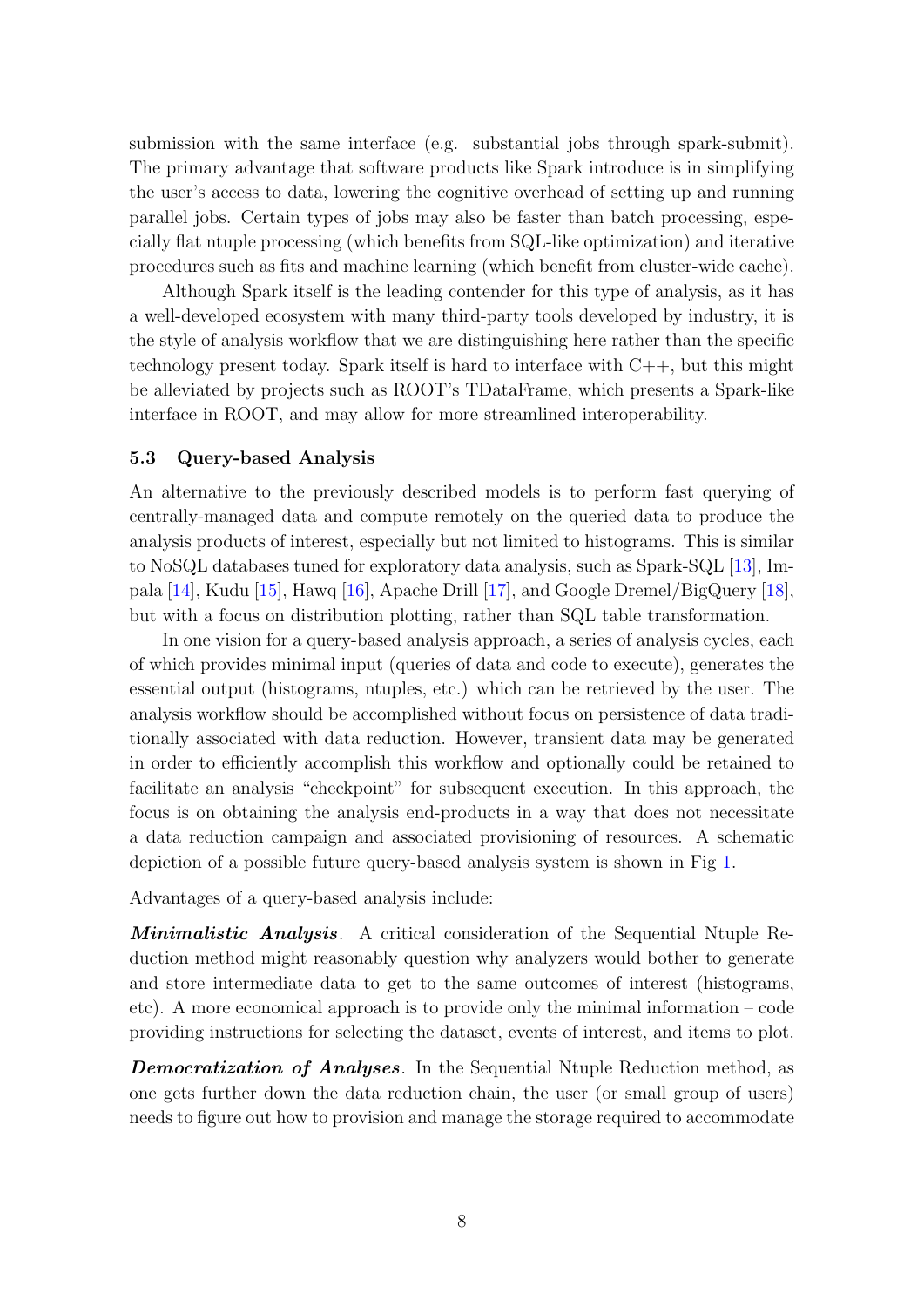<span id="page-10-0"></span>

Figure 1: Schematic depiction of a possible future query-based analysis system.

this intermediate data which in many cases is accessed with small  $(< 10^{-4}$ ) or zero duty cycle. For small groups, the resources required (both in personnel and hardware) to execute such a data reduction campaign might be prohibitive in the HL-LHC era, effectively "pricing them out" of contributing strongly to analyses – possibly a lost opportunity for innovation and discovery. Removing the requirements on storing intermediate data in the analysis chain would help to "democratize" data analysis and streamline the overall analysis workflow.

**Ease of Provenance**. The query-based analysis provides an opportunity for autonomous storage of provenance information, as all processing in an analysis step from "primary" analysis-level data to the histograms is contained to a given facility. This information can be queried as well, for example.

Key elements of the required infrastructure for a future query-based analysis system are expected to include:

**Sharing resources with traditional systems**. Unlike a traditional batch system, access to this query system is intermittent, so it would be hard to justify allocating exclusive resources to it. Even with a large number of users to smooth out the minuteby-minute load, a query system would have a strong day-night load difference effect, weekday-weekend effect, and pre-conference effect. Therefore, the query system must share resources with a traditional batch system (performing event reconstruction for instance). Then the query system could elastically scale in response to load, preempting the batch system.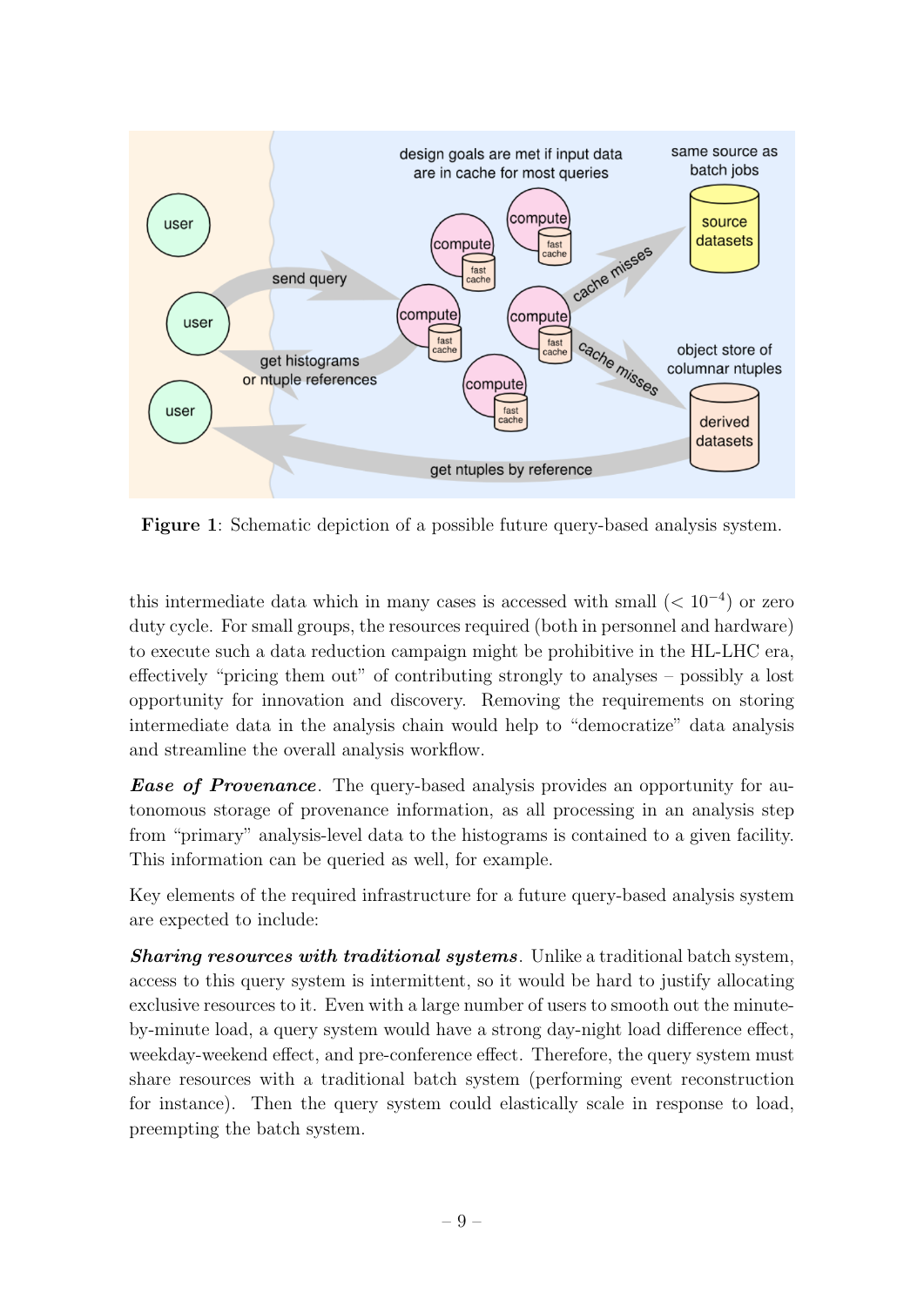Columnar Partitioning of Analysis Data. Organizing data to enable fastaccess of hierarchical event information ("columnar" data) is both a challenge and an opportunity. Presenting column partitions to analysis systems as the fundamental unit of data management as opposed to files containing collections of events would bring several advantages for HEP end-user analysis (in contrast to reconstruction jobs). These column partitions would become first-class citizens in the same sense that files are today: either as single-column files or more likely as binary blobs in an object store. We note that columns are already a first-class citizen in the ROOT file system, however, appropriate data management and analysis software that leverages this capability is missing. Given a data store full of columns, datasets become loose associations among these columns, with metadata identifying a set of columns as mutually consistent and meaningful for analysis.

**Fast Columnar Data Caching.** Columnar cache is a key feature of the query system, retaining input data between queries, which are usually repeated with small modifications (intentionally as part of a systematics study or unplanned as part of normal data exploration). RAM cache would be a logical choice, given the speed of RAM memory, but the query system can't hold onto a large block of RAM if it is to share resources with a batch system. Furthermore, it can't even allocate large blocks of RAM temporarily, since this would trigger virtual memory swapping to a disk that is slower than the network it is getting the source data from. The query system must therefore stay within a tight RAM budget at all times. The query system's cache would therefore need to be implemented in SSD (or some future fast storage, such as X-Point). We can assume the query system would have exclusive access to an attached SSD disk, since caching is not required for the batch process.

**Provenance**. The query system should also attach enough provenance to each dataset that it could be recreated from the original source data, which is considered immutable. User datasets, while they can't be modified in-place, can be deleted, so a dataset's paper trail must extend all the way back to source data. This paper trail would take the form of the original dataset name followed by queries for each step of derivation: code and closure data.

Additional details regarding the proposed query-based analysis approach, requirements and columnar management for HEP data can be found in the contributed CWP white paper "Hierarchical Data Rolled Up in Columnar Arrays" [\[19\]](#page-16-7).

# <span id="page-11-0"></span>6 Analysis Preservation

Reproducibility is the cornerstone of scientific results and while HEP does not face a reproducibility crisis, it is currently difficult to repeat most HEP analyses after they have been completed. This difficulty mainly arises due to the number of scientists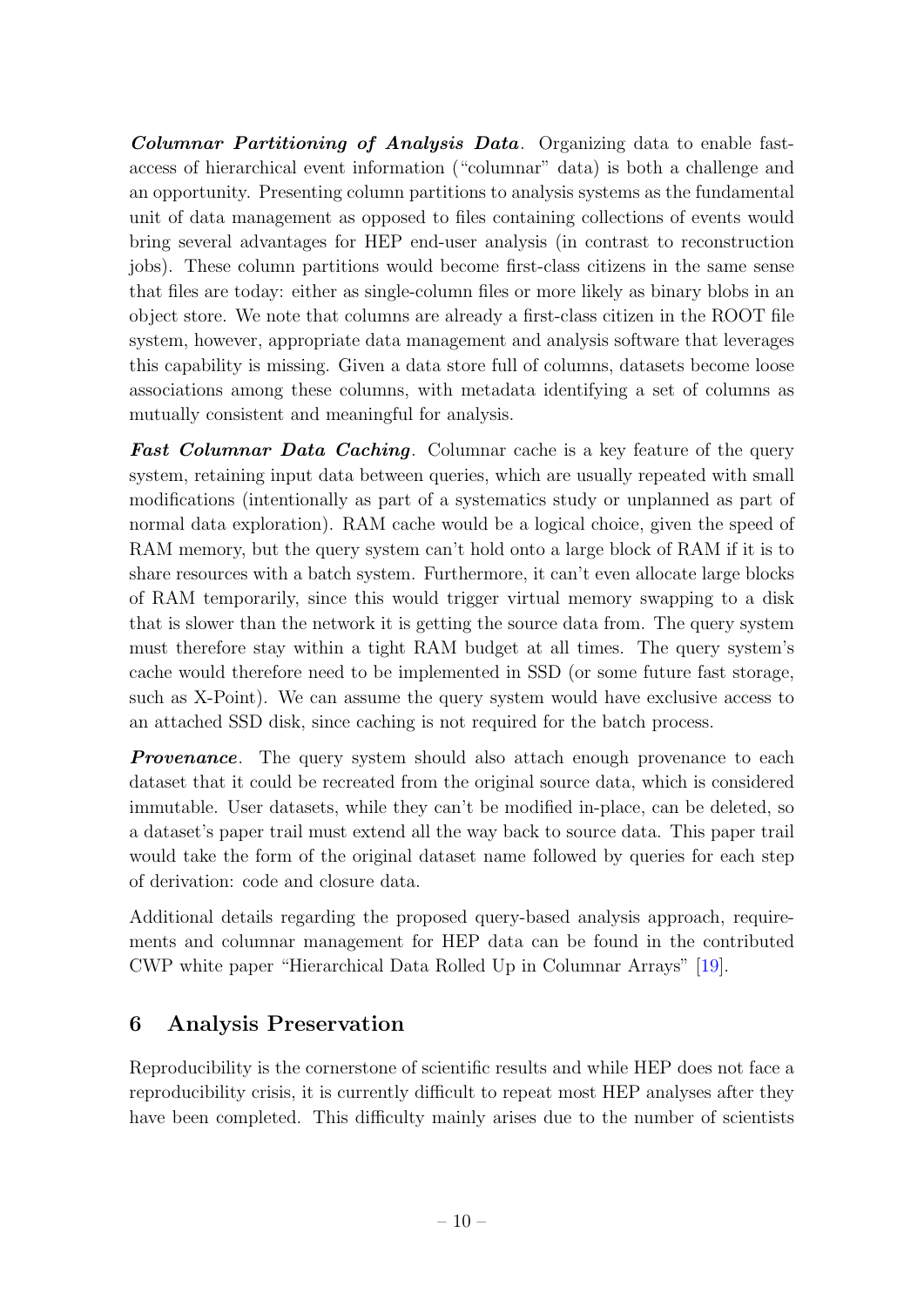involved, the number of steps in a typical HEP analysis workflow, and the complex ecosystem of software that HEP analyses are based on. In addition to the overarching desire for scientific reproducibility, the ability to preserve and reproduce analyses also has immediate practical benefits to the collaborations and the LHC program. In particular, collaborations often want to extend completed analyses with more data, but this typically involves a lot of turnover in the analysis team. Similarly, if something anomalous shows up in the data, we often want to go back to an earlier version of the analysis and scrutinize it. Traditionally, both of these tasks have been difficult.

Analysis preservation and reproducibility strategies are described in the Data and Software Preservation White Paper [\[20\]](#page-16-8). Recent progress using workflow systems and containerization technology have rapidly transformed our ability to provide robust solutions. Nevertheless, analysis capture is best performed while the analysis is being developed in the first place. Thus, reproducibility needs to be considered in all new approaches under investigation and needs to be a fundamental component of the system as a whole. These considerations become even more critical as we explore analysis models with more heterogeneous hardware and analysis techniques.

# <span id="page-12-0"></span>7 Analysis Interpretation

The LHC collaborations are pursuing a vast number of searches for new physics. Interpretation of these analyses sits at the heart of the LHC physics priorities, and aligns with using the Higgs as a tool for discovery, identify the new physics of dark matter, and explore the unknown of new particles, interactions, and physical principles. The collaborations typically interpret these results in the context of specific models for new physics searches and sometimes reinterpret those same searches in the context of alternative theories. However, understanding the full implications of these searches requires the interpretation of the experimental results in the context of many more theoretical models than are currently explored by the experiments. This is a very active field, with close theory-experiment interaction and with several public tools in development.

A Forum on the interpretation of the LHC results for Beyond Standard Model (BSM) studies [\[21\]](#page-16-9) was thus initiated to discuss topics related to the BSM reinterpretation of LHC data, including the development of the necessary public recasting  $\text{tools}^1$  $\text{tools}^1$  and related infrastructure, and to provide a platform for a continued interaction between the theorists and the experiments.

The infrastructure needed for analysis reinterpretation is a focal point of other cyberinfrastructure components including the INSPIRE literature database [\[23\]](#page-17-0), the HEPDatadata repository [\[24\]](#page-17-1) , the CERN Analysis Preservation framework [\[25\]](#page-17-2),

<span id="page-12-1"></span><sup>&</sup>lt;sup>1</sup> "Recasting" is a term used for this style of reinterpretation [\[22\]](#page-16-10).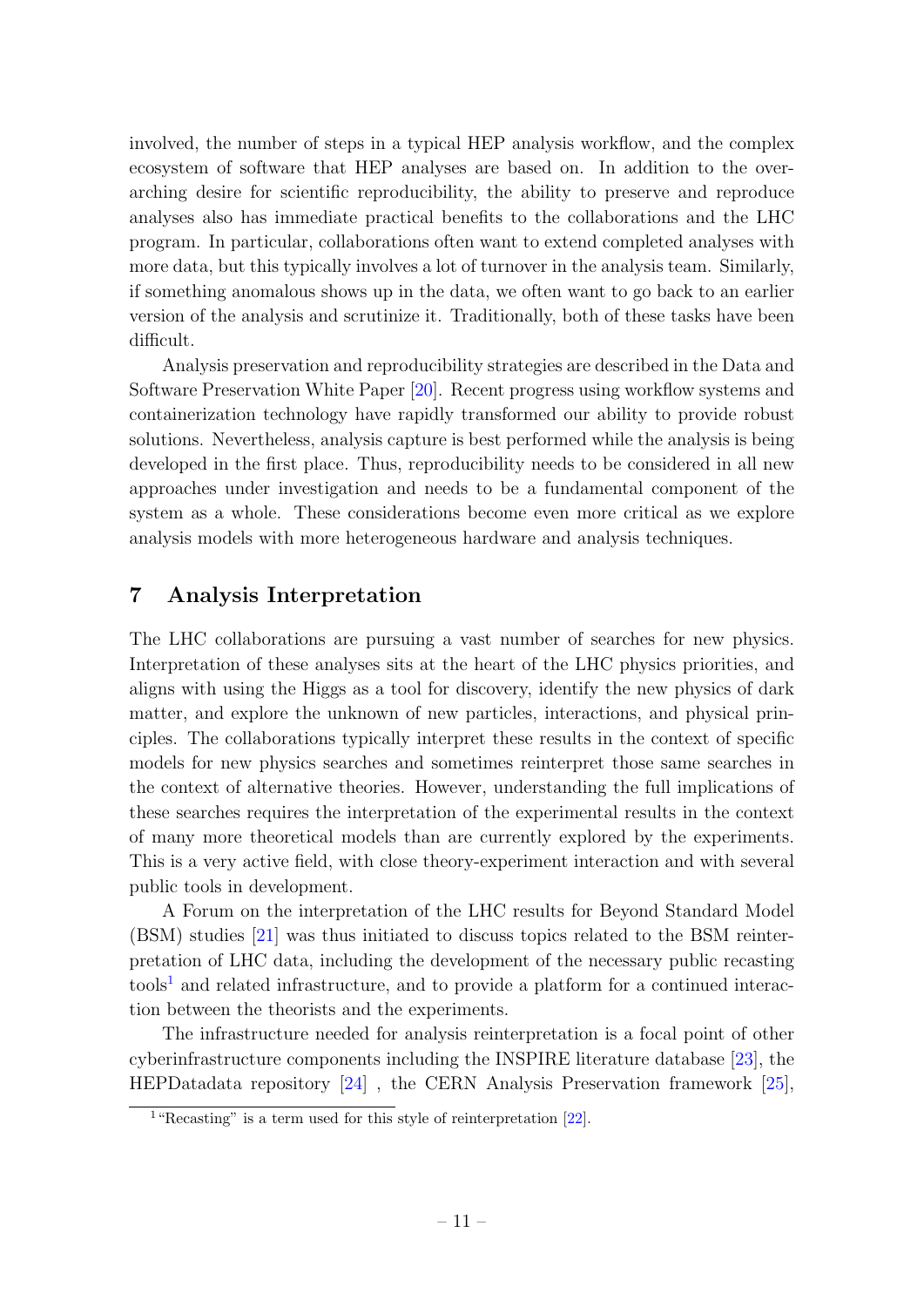and the REANA cloud-based workflow execution system [\[26\]](#page-17-3). Critically, this cyberinfrastructure sits at the interface between the theoretical community and various experimental collaborations. As a result, this type of infrastructure is not funded through the experiments and tends to fall through the cracks. Thus, it is the perfect topic for a community-wide, cross-collaboration effort.

One specific piece of infrastructure that is currently missing is an analysis database able to represent the many-to-many mapping between publications, logical labels for the event selection defining signal and control regions, data products associated to the application of those event selections to specific datasets, the theoretical models associated to simulated datasets, the multiple implementations of those analyses from the experiments and theoretical community created for the purpose of analysis interpretation, and the results of those interpretations.

The protocol for (re)interpretation is clear and narrowly scoped, which makes it possible to offer it as a service. This type of activity lends itself to the Science Gateway<sup>[2](#page-13-2)</sup> concept, which we refer to as the Interpretation Gateway. Such reinterpretation services have been foreseen for several years, and now most of the necessary infrastructure is in place to create it<sup>[3](#page-13-3)</sup>. Such an interpretation service would greatly enhance the physics impact of the LHC and also enhance the legacy of the LHC well into the future.

#### <span id="page-13-0"></span>8 Analysis Roadmap

#### <span id="page-13-1"></span>8.1 1-year Time Frame

- Enable new open source tools to be plugged in dynamically in the existing ecosystem and mechanisms to dynamically exchange parts of the ecosystem with new components.
- Develop requirements and design a next generation analysis facility concept, incorporating fast caching technologies to explore a query-based analysis approach and open-source cluster management tools.
- Finalize full support of python in our ecosystem including long term maintenance.
- Evolve policies to minimize this effort by retiring less used components from the integration and validation efforts.

<span id="page-13-2"></span><sup>2</sup>Science gateways allow science and engineering communities to access shared data, software, computing services, instruments, educational materials, and other resources specific to their disciplines [\[27\]](#page-17-4).

<span id="page-13-3"></span><sup>3</sup>RECAST: a reinterpretation service [\[22\]](#page-16-10), DPHEP Status Report [\[28\]](#page-17-5), ATLAS Data Access policy [\[29\]](#page-17-6).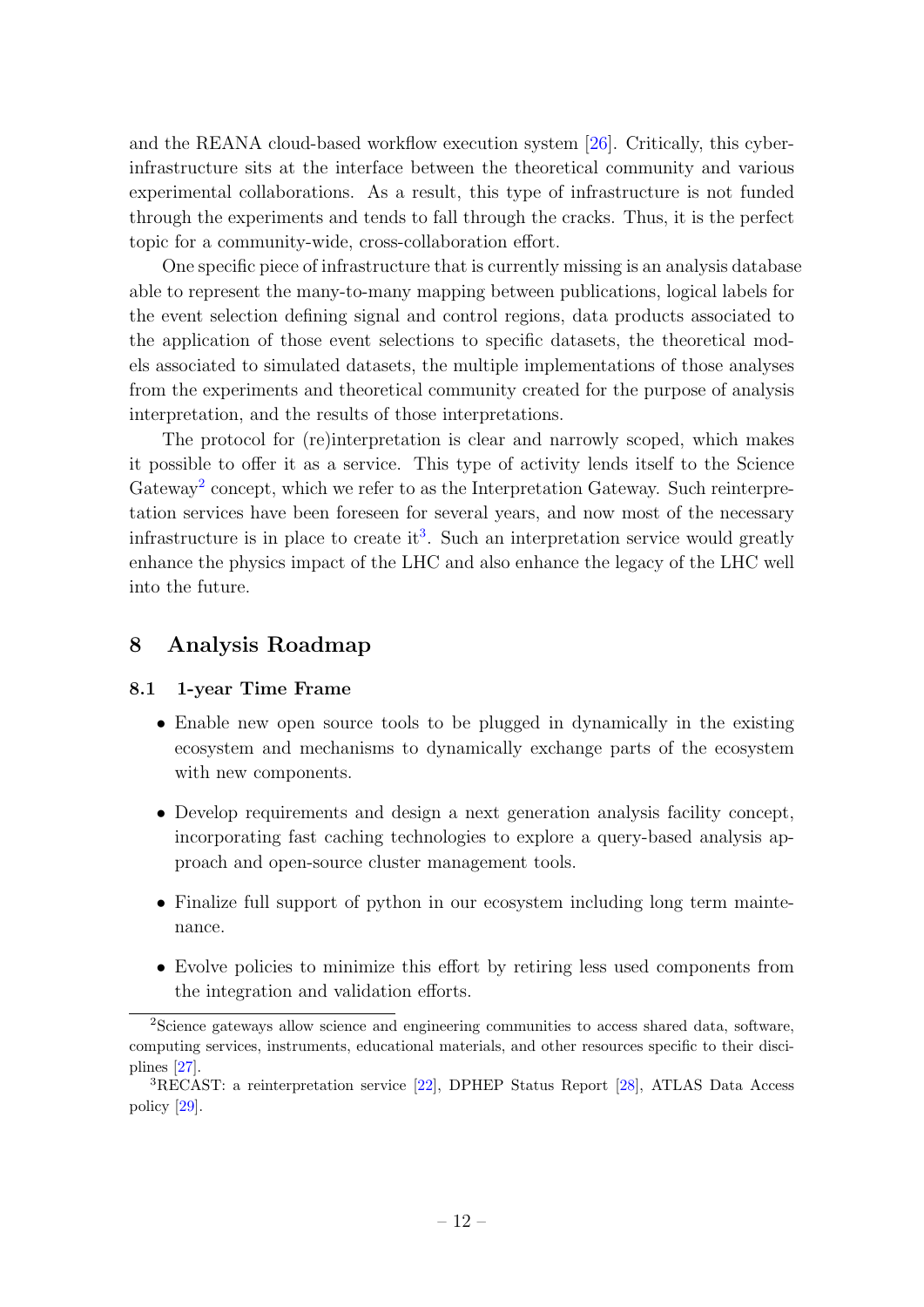- Establish a schema for the analysis database.
- Interpretation Gateway: conceptualization integrating the analysis facility, analysis preservation infrastructure, data repositories, and recasting tools.

#### <span id="page-14-0"></span>8.2 3-year Time Frame

- Research a comprehensive set of *bridges* and *ferries*, where a bridge enables the ecosystem to use an open source analysis tool and a ferry allows to use data from the ecosystem in the tool and vice versa.
- Analysis facility: conceptualization of an end-to-end low-latency response highcapacity analysis facility with an initial prototype.
- Develop a prototype functional or declarative programming language model.
- Evolve our policies on how to replace components with new tools, maybe external, and solicit the community help in bridging and integrating them.
- R&D in the area of non-event information handling.
- Develop a functional prototype for the Interpretation Gateway.

#### <span id="page-14-1"></span>8.3 5-year Time Frame

- Analysis facility: evaluate chosen architectures and verify design or provide input for corrective actions (data from the 3rd running period of the LHC should be used).
	- In Year 5, a blueprint for remaining developments and system design should become available, in time for deployment.
- Interpretation Gateway: evaluate design or provide input for corrective actions to enable an LHC legacy (re)interpretation gateway.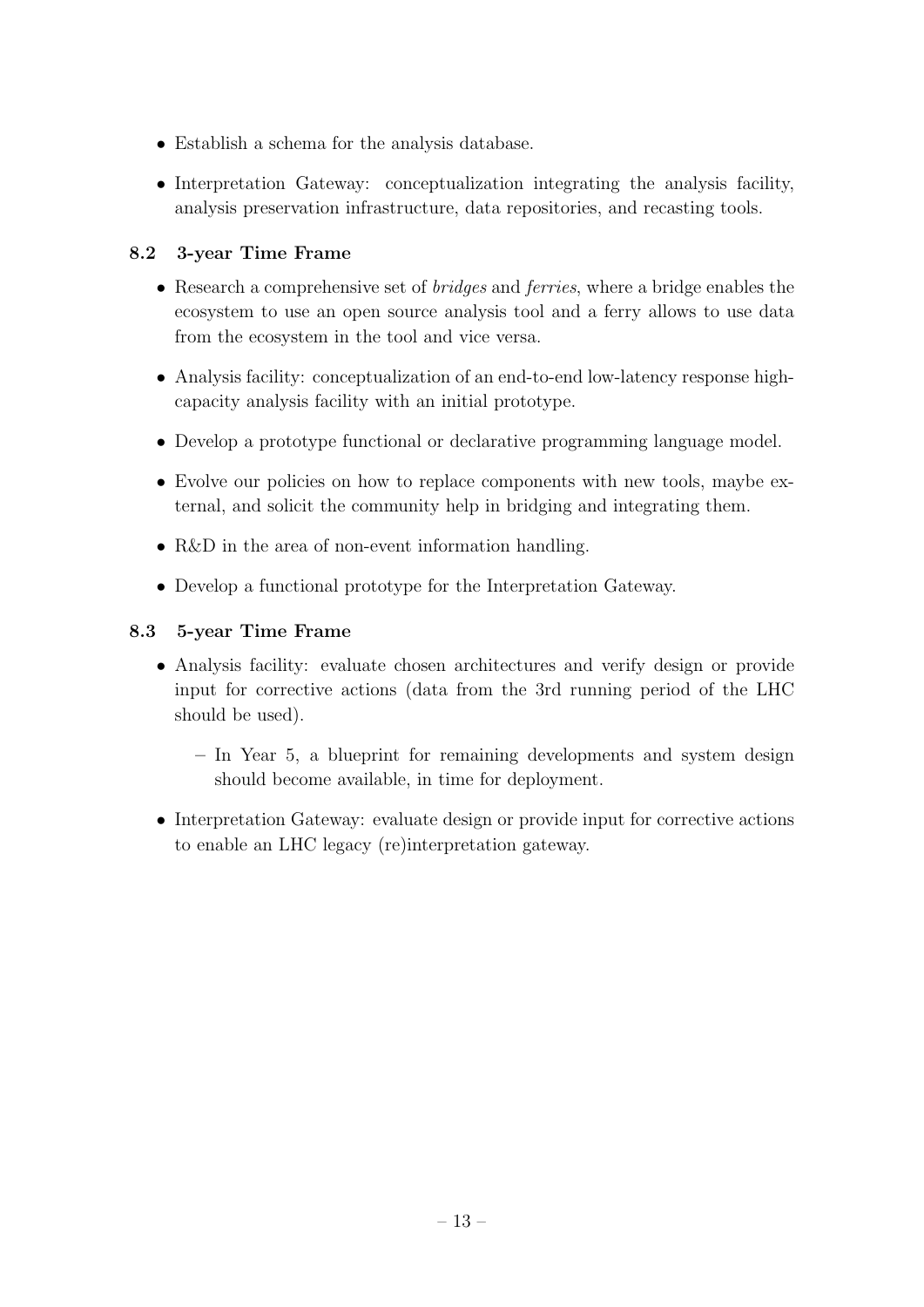# <span id="page-15-0"></span>References

- <span id="page-15-1"></span>[1] Antonio Augusto Alves Jr et al. A Roadmap for HEP Software and Computing  $R\&D$  in the 2020s. Tech. rep. HSF-CWP-2017-01. HEP Software Foundation, 2017. arXiv: [1712.06982 \[physics.comp-ph\]](http://arxiv.org/abs/1712.06982).
- <span id="page-15-2"></span>[2] R. Brun and F. Rademakers. "ROOT: An object oriented data analysis framework". In: *Nucl. Instrum. Meth.* A389  $(1997)$ , pp. 81–86. DOI: [10.1016/S0168-9002\(97\)00048-X](http://dx.doi.org/10.1016/S0168-9002(97)00048-X).
- <span id="page-15-3"></span>[3] S. van der Walt, S. C. Colbert, and G. Varoquaux. "The NumPy Array: A Structure for Efficient Numerical Computation". In: Computing in Science Engineering 13.2 (Mar. 2011), pp. 22–30. ISSN: 1521-9615. DOI: [10.1109/MCSE.2011.37](http://dx.doi.org/10.1109/MCSE.2011.37).
- <span id="page-15-4"></span>[4] Wes McKinney. "Data Structures for Statistical Computing in Python". In: Proceedings of the 9th Python in Science Conference. Ed. by Stefan van der Walt and Jarrod Millman. 2010, pp. 51–56.
- <span id="page-15-5"></span>[5] Martin Abadi et al. "TensorFlow: A System for Large-Scale Machine Learning." In: OSDI. Vol. 16. 2016, pp. 265–283.
- <span id="page-15-6"></span>[6] Hadley Wickham. "The Split-Apply-Combine Strategy for Data Analysis". In: Journal of Statistical Software, Articles 40.1 (2011), pp. 1–29. issn: 1548-7660. DOI: [10.18637/jss.v040.i01](http://dx.doi.org/10.18637/jss.v040.i01). URL: <https://www.jstatsoft.org/v040/i01>.
- <span id="page-15-7"></span>[7] Apollinari G. et al. High-Luminosity Large Hadron Collider (HL-LHC): Technical Design Report V. 0.1. CERN Yellow Reports: Monographs. Geneva: CERN, 2017. url: <https://cds.cern.ch/record/2284929>.
- <span id="page-15-8"></span>[8] Matthew Rocklin. "Dask: parallel computation with blocked algorithms and task scheduling". In: Proceedings of the 14th Python in Science Conference. 2015, pp. 130–136.
- <span id="page-15-9"></span>[9] Mark Wiebe et al. "Blaze: Building A Foundation for Array-Oriented Computing in Python". In: Proceedings of the 13th Python in Science Conference. Ed. by Stéfan van der Walt and James Bergstra. 2014, pp. 99–102.
- <span id="page-15-10"></span>[10] Yadu Babuji et al. Introducing Parsl: A Python Parallel Scripting Library. <https://doi.org/10.5281/zenodo.853492>. Aug. 2017. DOI: [10.5281/zenodo.853492](http://dx.doi.org/10.5281/zenodo.853492).
- <span id="page-15-11"></span>[11] The Pachyderm Team. Pachyderm - Scalable, Reproducible Data Science. <http://www.pachyderm.io/>. (Visited on 11/03/2017).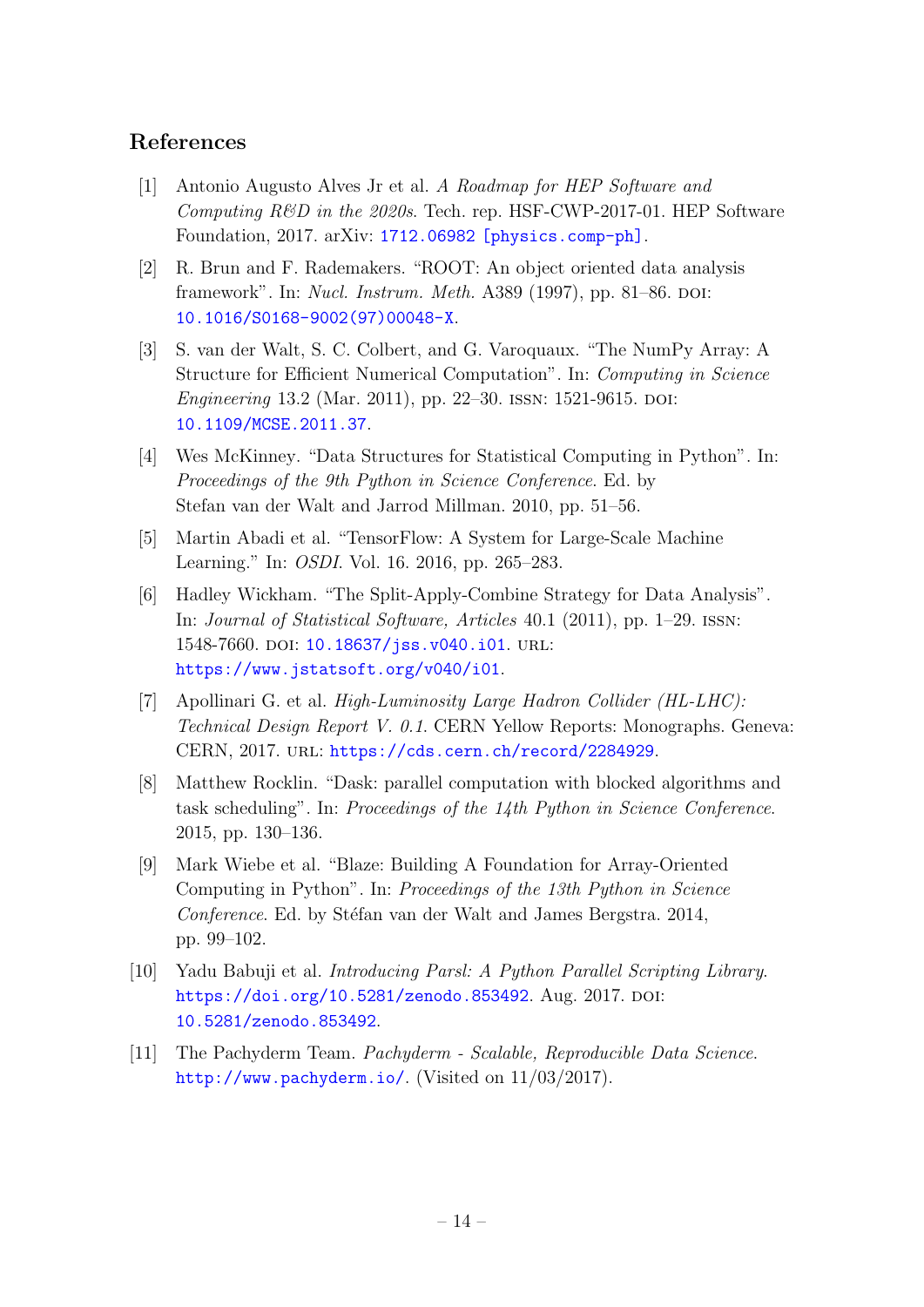- <span id="page-16-0"></span>[12] Timo Bingmann et al. "Thrill: High-performance algorithmic distributed batch data processing with C++". In: Big Data (Big Data), 2016 IEEE International Conference on. IEEE. 2016, pp. 172–183.
- <span id="page-16-1"></span>[13] Michael Armbrust et al. "Spark SQL: Relational Data Processing in Spark". In: Proceedings of the 2015 ACM SIGMOD International Conference on Management of Data. SIGMOD '15. Melbourne, Victoria, Australia: ACM, 2015, pp. 1383–1394. isbn: 978-1-4503-2758-9. doi: [10.1145/2723372.2742797](http://dx.doi.org/10.1145/2723372.2742797). url: <http://doi.acm.org/10.1145/2723372.2742797>.
- <span id="page-16-2"></span>[14] Marcel Kornacker et al. "Impala: A modern, open-source SQL engine for Hadoop". In: Proceedings of the 7th Biennial Conference on Innovative Data Systems Research. 2015.
- <span id="page-16-3"></span>[15] T. Lipcon et al. Kudu: Storage for fast analytics on fast data. Tech. rep. Cloudera, Inc., 2015.
- <span id="page-16-4"></span>[16] Lei Chang et al. "HAWQ: A Massively Parallel Processing SQL Engine in Hadoop". In: Proceedings of the 2014 ACM SIGMOD International Conference on Management of Data. SIGMOD '14. Snowbird, Utah, USA: ACM, 2014, pp. 1223–1234. isbn: 978-1-4503-2376-5. doi: [10.1145/2588555.2595636](http://dx.doi.org/10.1145/2588555.2595636). url: <http://doi.acm.org/10.1145/2588555.2595636>.
- <span id="page-16-5"></span>[17] Michael Hausenblas and Jacques Nadeau. "Apache Drill: Interactive Ad-Hoc Analysis at Scale". In: Big Data 1(2) (2013), pp. 100–104. url: <https://doi.org/10.1089/big.2013.0011>.
- <span id="page-16-6"></span>[18] Sergey Melnik et al. "Dremel: Interactive Analysis of Web-Scale Datasets". In: Proc. of the 36th Int'l Conf on Very Large Data Bases. 2010, pp. 330–339. url: <http://www.vldb2010.org/accept.htm>.
- <span id="page-16-7"></span>[19] HSF-CWP-019: J. Pivarski et al. Hierarchical Data Rolled Up in Columnar Arrays. URL: [http://hepsoftwarefoundation.org/cwp/hsf-cwp-019-CWP\\_rolup.pdf](http://hepsoftwarefoundation.org/cwp/hsf-cwp-019-CWP_rolup.pdf).
- <span id="page-16-8"></span>[20] The HEP Software Foundation. HEP Software Foundation Community White Paper Working Group – Data and Software Preservation. Tech. rep. HSF-CWP-2017-06. HEP Software Foundation, 2017.
- <span id="page-16-9"></span>[21] S. Kraml. Forum on the Interpretation of the LHC Results for BSM studies. URL: [https:](https://twiki.cern.ch/twiki/bin/view/LHCPhysics/InterpretingLHCresults) [//twiki.cern.ch/twiki/bin/view/LHCPhysics/InterpretingLHCresults](https://twiki.cern.ch/twiki/bin/view/LHCPhysics/InterpretingLHCresults).
- <span id="page-16-10"></span>[22] Kyle Cranmer and Itay Yavin. RECAST: Extending the Impact of Existing Analyses. Tech. rep. arXiv:1010.2506. Comments: 13 pages, 4 figures. Oct. 2010. url: <http://cds.cern.ch/record/1299950>.